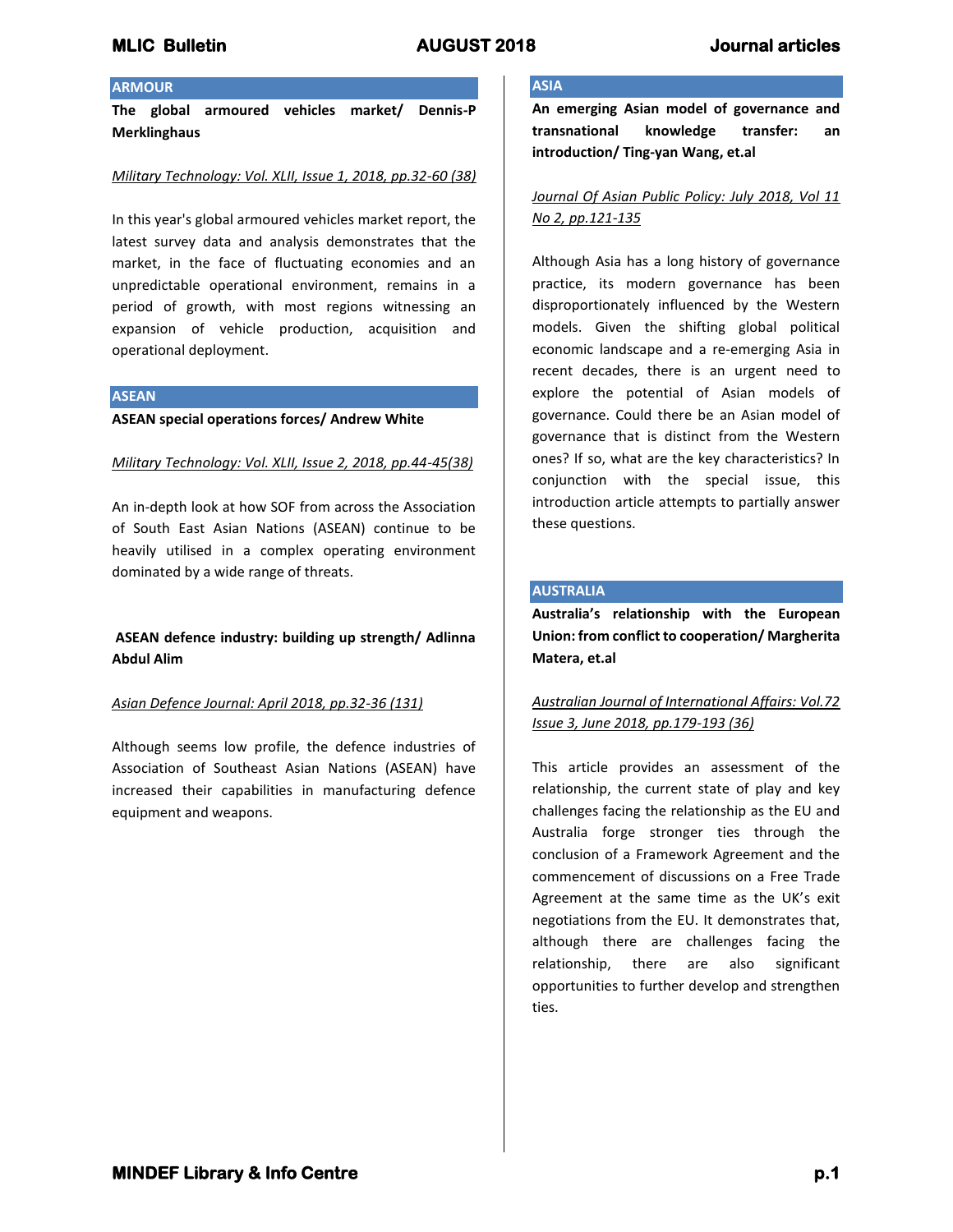## **BRUNEI**

**Royal Brunei Armed Forces: towards modernisation and global presence/ Adlinna Alim, et.al** 

### *Asian Defence Journal: May/June 2018, pp.15-17 (131)*

The kingdom of Brunei is fast tracking its defence modernisation programme for its armed forces. Procurement of defence assets is executed at a fast pace, as well as the country's bilateral and multilateral ties in defence cooperation.

### **CHEMICAL WEAPONS**

**Starting a chemical reaction/ Timothy Compston**

Intersec: May 2018, pp. 10-12(69)

The author reflects on how recent incidents involving chemical weapons have been a catalyst for renewed action by the West./ Timothy Compston

#### **CHINA**

**Beyond balancing: China's approach towards the Belt and Road Initiative/ Weifeng Zhou, et.al**

# *Journal of Contemporary China: Vol.27, No. 112, July 2018, pp. 487-501 (102)*

This article explores the motivations and calculations behind China's Belt and Road Initiative. It argues that China's efforts to enhance regional multilateral cooperation across the Eurasian space through the BRI are strongly motivated by a multifaceted grand strategy. The BRI serves as a decisive strategic maneuver for China to ensure security and promote power status in the international order, moving from a rule-taker to rulemaker.

### **COMMUNICATIONS**

**Growing appetites for voice, data and imagery transfer: the demand for tactical communications on the battlefield shows no signs of diminishing/ Thomas Withington**

### *Military Technology: Vol. XLII, Issue 6, 2018, pp.58-70 (38)*

Investment continues to flow into the procurement and upgrade of tactical communications in ground faces around the world.

## **COUNTERTERRORISM**

**Philippines, Malaysia, Indonesia: eye joint counterterrorism task force**

*Indo-Pacific Defense Forum: Vol 43, Issue 1, 2018, pp. 8-15 (F5)*

Philippines, Malaysia and Indonesia consider forming counterterrorism task force.

#### **CYBER**

**Cyber-enabled information operations: The battlefield threat without a face/ David Reynolds**

# *IHS Jane's Defence Weekly: Vol.55 Issue 5, 31 January 2018, pp.22-27 (122)*

New technology in the cyber-influence domain is developing fast and presenting new challenges to NATO, with Russia in particular embracing cyberenabled information operations (CyIO). From Ukraine to Syria and the Baltic states, the Russian army has exploited computer science in support of its messaging campaign to project Moscow's military power and further President Vladimir Putin's political aims. For more than a decade NATO's military  $\hat{a}\hat{\epsilon}$ "main effort' was directed towards insurgency campaigns in Iraq and Afghanistan, but now the alliance and its member nations are focused on cyber defence and its development to shape the

## **DEFENCE STRATEGY**

**Are we there yet? Implementing best practices in assessments/ Lynette M. B. Arnhart, et.al**

### *Military Review: May-June 2018, pp. 20-29 (81)*

This article discusses common Department of Defense assessment methods, explain why they are inadequate, and identify the best ways to conduct strategic-level assessments.

# **MINDEF Library & Info Centre** *p.2* **<b>p.2 p.2**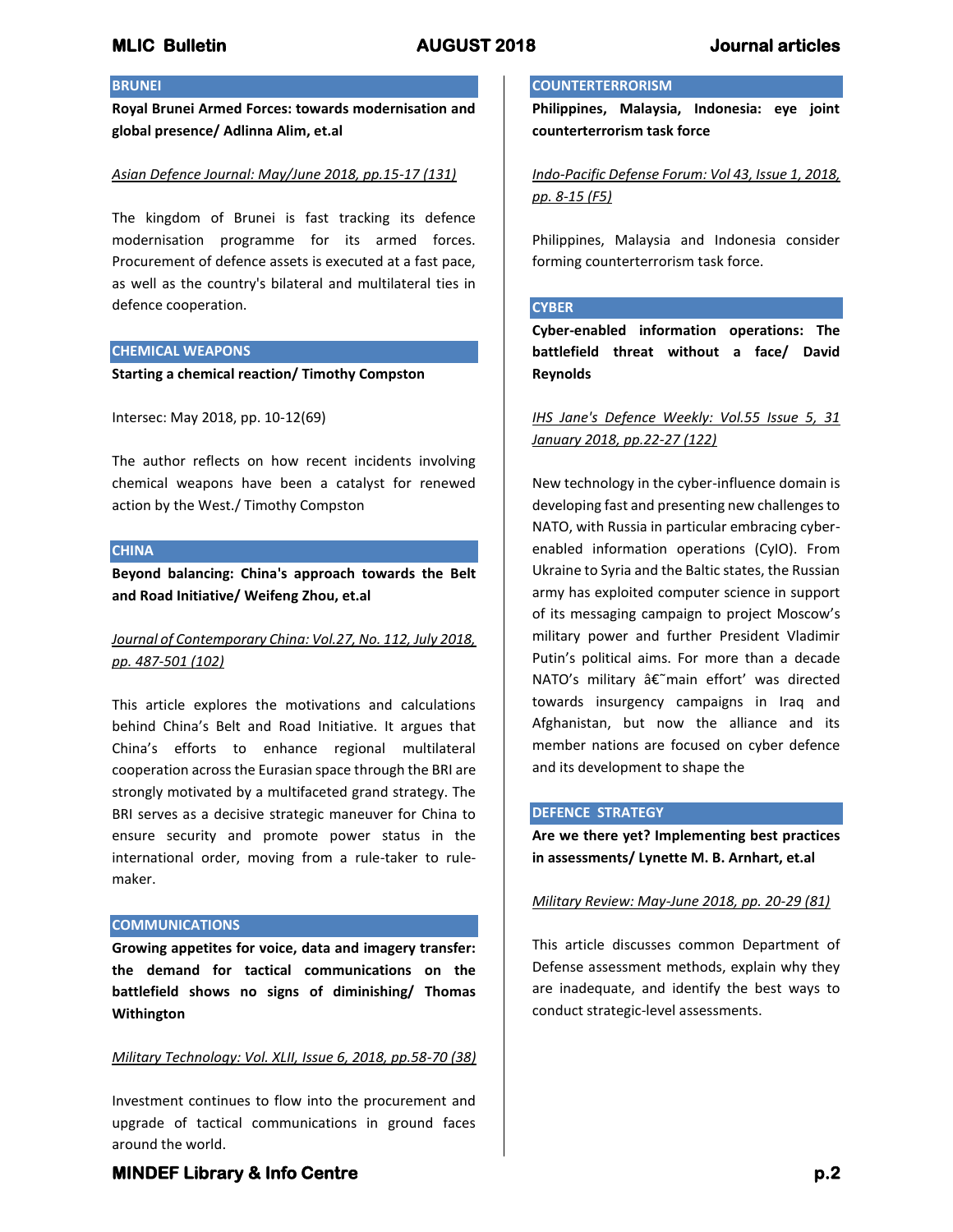# **MLIC Bulletin AUGUST 2018 Journal articles**

### **DRONES**

**A history of drones: moral(e) bombing and state terrorism/ Afxentis Afxentiou**

# *Critical Studies on Terrorism: Vol 11, No 2, August 2018, pp. 301-320 (112)*

This article argues that an historical investigation of air power makes possible the critique of current regimes of drone surveillance and bombing as a practice of state terrorism. By identifying certain key themes regularly used in terrorism studies for the classification of violence as 'terrorism', this article shows that early air power theorists understood military aircraft as essentially instruments of terrorism.

#### **GPS SYSTEM**

**Fitness app reveals US-led coalition base locations in Middle East/ Jeremy Binnie**

# *IHS Jane's Defence Weekly: Vol.55 Issue 7, 14 February 2018, p.5 (122)*

The locations of previously unpublicised US-led coalition bases were revealed when Strava, a company that makes an app that tracks its users' training activity, released a global heat map of all the data it has gathered. Western military personnel routinely use the app when they run around the perimeters of bases where they are deployed, the result being that the facilities are highlighted as bright patches on the heat map. These stand out particularly starkly in many areas of the Middle East where there is little other Strava activity.

### **INDONESIA**

**New forms of political activism in Indonesia/ Dirk Tomsa, et.al**

*Asian Survey: Vol.58 No.3, May/June 2018, pp.557-581 (12)*

This article argues that new personality-centric movements have redefined the nexus between activism and electoral politics in Indonesia. It illustrates how these movements have challenged the role of political parties and consultants in electoral campaigning, and how their growing prominence may affect the future trajectory of Indonesian politics.

## **IRAN**

**Narrating success and failure: congressional debates on the †Iran nuclear deal/ Kai Oppermann, et.al**

## *European Journal of International Relations: Vol. 24, Issue. 2, June 2018, pp.268-292 (26)*

This article applies a method of narrative analysis to investigate the discursive contestation over the 'Iran nuclear deal' in the US. Specifically, it explores the struggle in the US Congress between narratives constituting the deal as a US foreign policy success or failure. The article argues that foreign policy successes and failures are socially constructed through narratives and suggests how narrative analysis as a discourse-analytical method can be employed to trace discursive contests about such constructions.

#### **JAPAN**

**Asia wary of Japan's push for military expansion/ MG Mahmud**

#### *Asian Defence Journal: April 2018, pp.4-6 (131)*

The Land of the Rising Sun has been steadily strengthening its military capabilities and power projection amid the ongoing debate over whether to amend Article 9 of the country's pacifist constitution. Japan's military now boasts an impressive array of weaponry and with the results of the country's snap parliamentary elections last year.

# **MINDEF Library & Info Centre** *p.3* **p.3**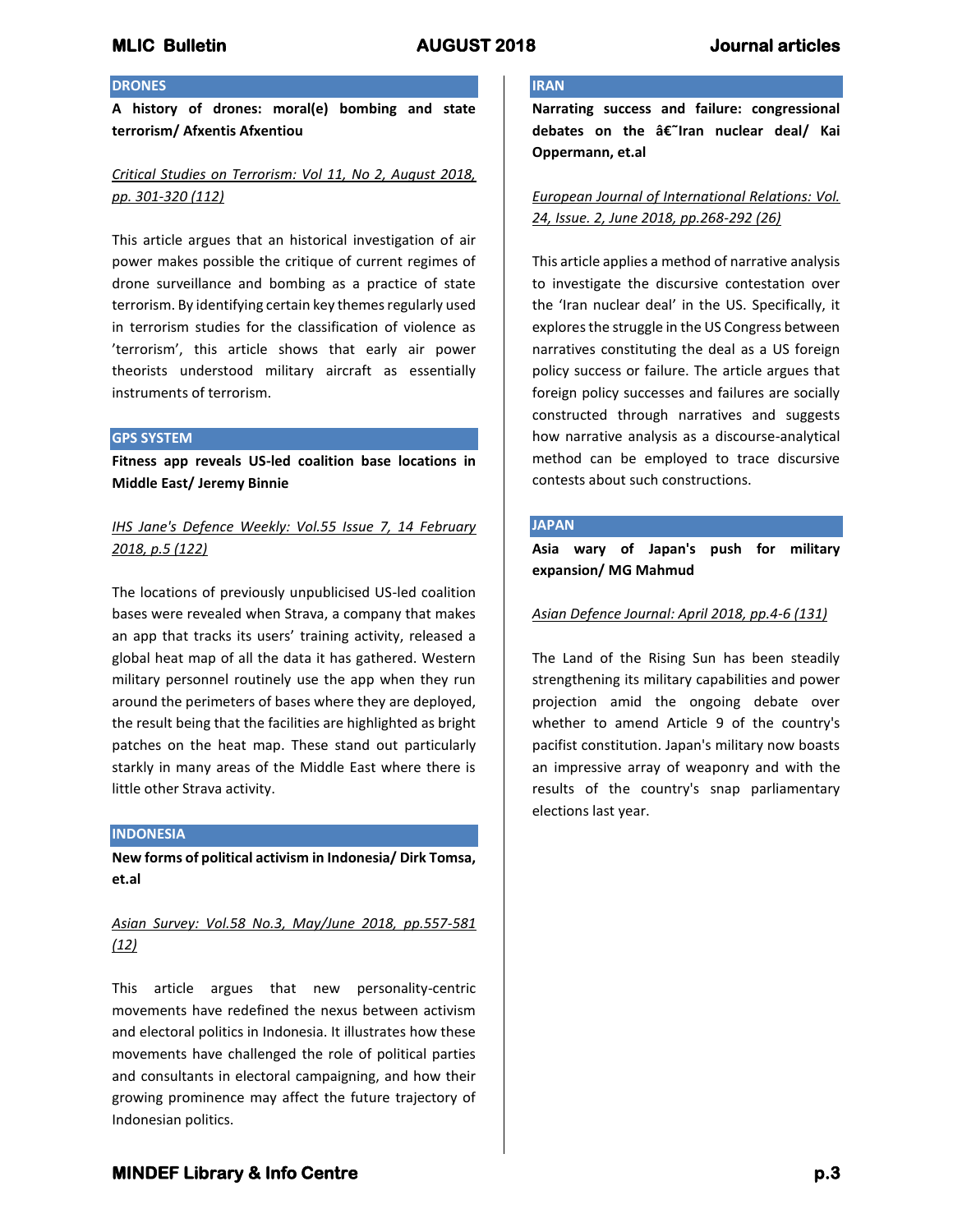## **LEADERSHIP**

**The leadership of balancing control and autonomy in public sector networks: the case of Singapore/ Celia Lee**

# *Journal Of Asian Public Policy : July 2018, Vol 11 No 2, pp.151-172*

This empirical qualitative study based on two interorganizational networks in the Singapore public sector contributes to the network management and public sector leadership literatures by examining leadership of the coordinating units through the studying of structures and processes within the four cases. Paying attention to how network leaders engage in inward work 'in the spirit of collaboration' to build network community and at the same engage in outward work 'towards collaborative thuggery' that build legitimacy with external institutions by addressing paradox of control and autonomy towards building the understanding of network leadership in the public sector.

## **Professional reading builds better leaders/ Karl Flynn**

## *Proceedings US Naval Institute: June 2018, pp. 66-68 (86)*

To produce better Marine officers, the Academy should implement a professional reading program, change course requirements for graduation, and add more discussionbased seminars to analyze ideas about leadership and current affairs.

**Sustainment at the forefront in the future: an interview with Retired Gen. John Campbell/ Arpi Dilanian, et.al**

## *Army Sustainment: May-June 2018, pp.16-21 (74)*

The 34th vice chief of staff of the Army discusses his experiences with sustainment and the importance it will play on tomorrow's battlefield.

## **LEADERSHIP**

**Assessing one's leadership: action oriented/ Timothy E. Winand**

# *Marine Corps Gazette: Vol.102, No.7, July 2018, pp.40-43 (71)*

Leaders up and down the chain of command can capitalize on the deliberate implementation of a leadership assessment process as an effective way of measuring what their leadership is truly accomplishing in the real world. Even if implementation of the process proves difficult, which it will, doing so at least recognizes that leadership is actually expected to produce something in the real world.

### **MALAYSIA**

**Shifting emphasis: Military modernisation in Malaysia/ Jon Greavatt**

*IHS Jane's Defence Weekly: Vol.55 Issue 12, 21 March 2018, pp.26-32 (122)*

Modernisation of the Malaysian Armed Forces (MAF) previously showed signs of being driven by a perceived requirement to enhance capability in response to China's assertiveness in the South China Sea and in the territory that the two countries have overlapping claims to. Indeed, similar concerns are motivating military modernisation among many of Malaysia's neighbours, most notably Indonesia, the Philippines, Singapore, and Vietnam. This article shares the key factors shaping the modernisation of MAF through economic and a change of MAF's strategic outlook.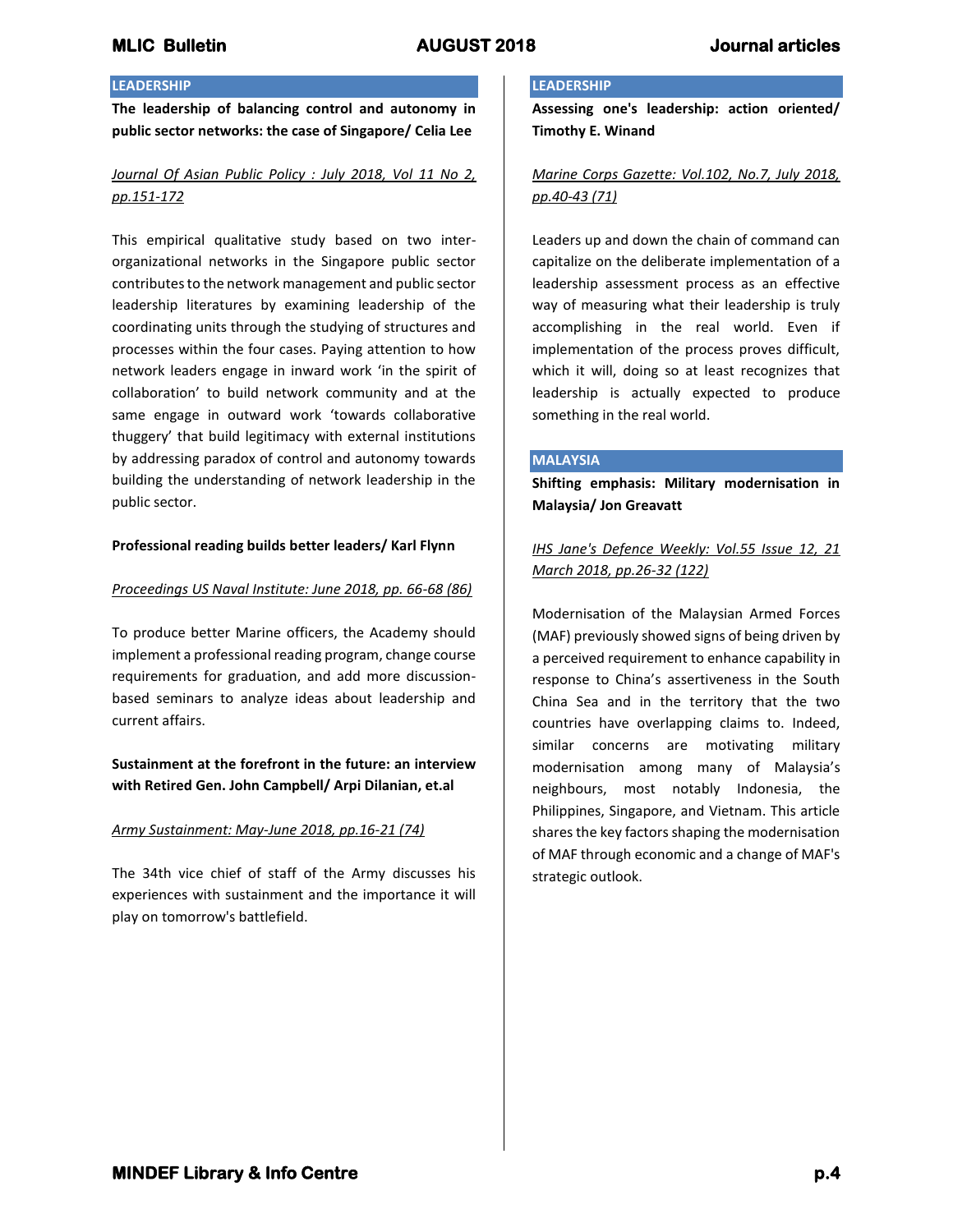## **MALAYSIA**

**Top brass interview: Admiral (Maritime) Zulkifli Abu Bakar, Director General, MMEA**

# *Asian Defence Journal: January/February 2018, pp. 8-12 (131)*

Since its establishment 13 years ago, the Malaysian Maritime Enforcement Agency (MMEA) is transforming itself to be the leading maritime law enforcement agency. Admiral (Maritime) Zulkifli Abu Bakar talks about MMEA's transformation plans and cooperation with other enforcement agencies in this region.

## **Top brass interview: Admiral Ahmad Kamarulzaman Ahmad Badaruddin, Chief of Navy Malaysia**

### *Asian Defence Journal: May/June 2018, pp.18-19 (131)*

On occasion of the RMN's 84th anniversary, Admiral Ahmad Kamarulzaman recently answered questions on the navy's development and challenges in modernising the fleet including the "15-to-5" plan.

# **Top brass interview: General Affendi Buang, Chief of Air Force, Malaysia**

### *Asian Defence Journal: May/June 2018, pp.20-22 (131)*

Gen Affendi spends some time with ADJ in conjunction with RMAF 60th anniversary celebration recently, where he talks about the challenges of maintaining old assets, reprioritisation initiatives of acquiring new equipment and future force modernisation strategy.

#### **MILITARY**

**Expanding the military footprint in Asia-Pacific/ Marco Giulio Barone**

*Military Technology: Vol. XLII, Issue 1, 2018, pp.10-14 (38)*

This article briefs an overview of Asia-Pacific (ASPAC) drivers for widespread regional military build-up, from strategic aspects to granular developments.

## **MILITARY SCIENCE**

**Asia's space race heats up/ H.B. Warimann**

*Asian Defence Journal: January/February 2018, pp. 4-6 (131)*

For decades, the space race was dominated by Russia and the US, and to a certain extent, Europe, but India, China and Japan spearheading not only in exploration, but also in the commercial space sector and, in the use of space for military purposes.

### **MILITARY TECHNOLOGY**

#### **Night vision EO/IR developments/ Tim Fish**

# *Military Technology: Vol. XLII, Issue 6, 2018, pp.28-36 (38)*

Most technological advances in night vision are taking place in the land sector, where the requirements for EO/IR systems are much tougher. This article investigates why soldiers need small, ruggedised and lightweight optical systems that can give clear vision at night across different types of terrain in a variety of harsh environmental conditions.

### **MISCELLANEOUS**

**Does terrorism increase after a natural disaster? An analysis based upon property damage/ Jomon Aliyas Paul, et.al**

*Defence and Peace Economics: Vol 29, No. 4, July 2018, pp.407-439*

Does an emergency such as a natural disaster lead to a surge of terrorism? This paper contributes to the emerging literature on this issue. We consider the experience of 129 countries during the period 1998â€"2012 to determine the effect of a natural disaster on both domestic as well as transnational terrorism.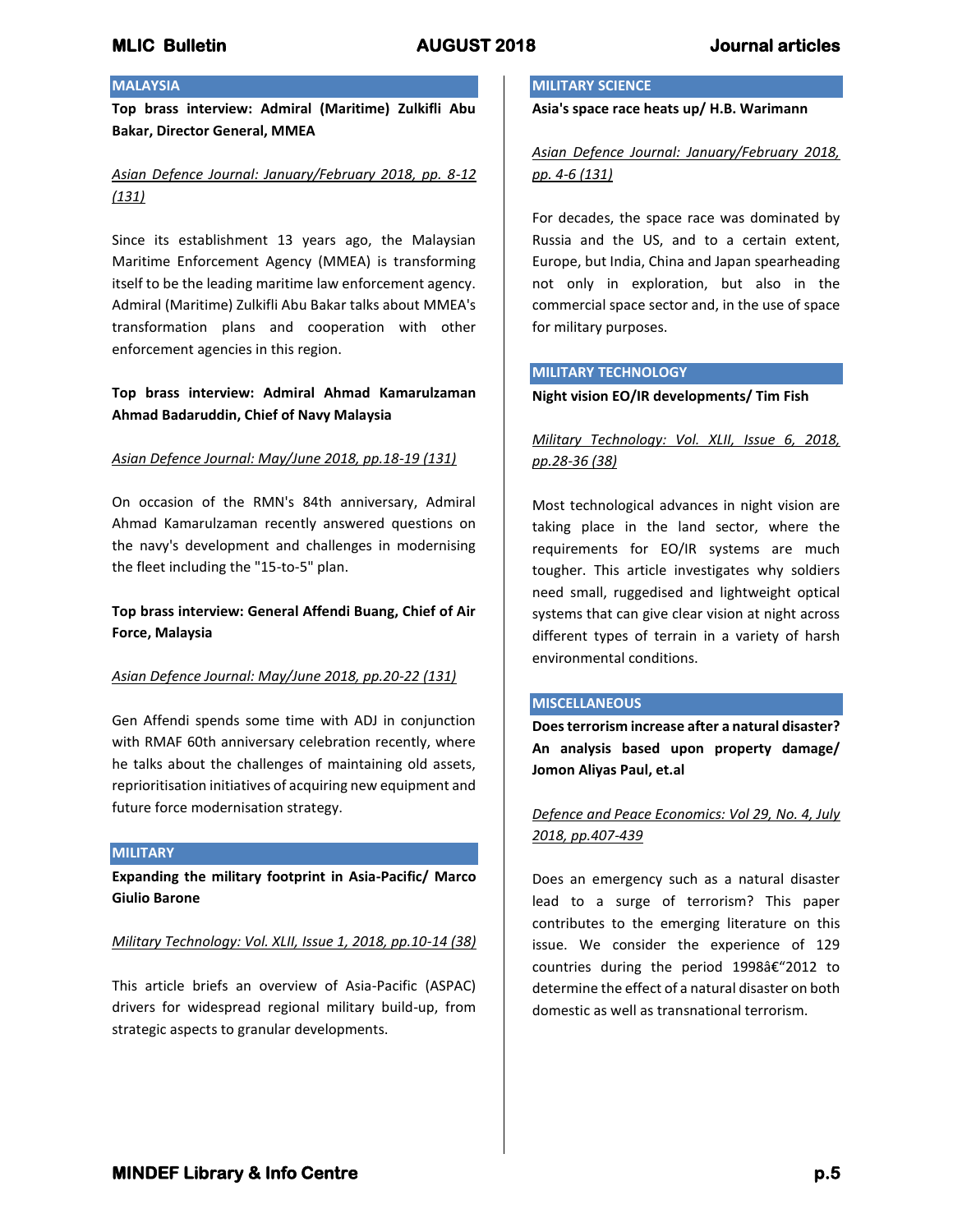# **MISSION COMMAND**

**Mission command & zero error tolerance cannot coexist/ Milan Vego**

#### *Proceedings US Naval Institute: July 2018, pp. 58-61 (86)*

Mission command is considered the principal method of command and control (C2) in the U.S. military. Its effectiveness is predicated on giving subordinates sufficient freedom to act so they can exercise initiative in the course of executing their assigned missions. The Navy's deeply rooted zero tolerance for error, however, is incompatible with true mission command. For more than three decades, the zero-defect mentality has pervaded the service. Reversing these policies will require a cultural revolution in the way the Navy thinks and acts.

#### **MYANMAR**

**Myanmar today: democracy or demagoguery?/ Ross Wilson**

*New Zealand International Review: Vol 43 No 4, July/August 2018, pp.20-23 (82)*

This article discusses the difficulties confronting Aung Sang Suu Kyi in dealing with the crisis in Rakhine state.

#### **NUCLEAR WEAPONS**

**Breaking stalemates: current context/ Yossef Bodansky**

# *Defense & Foreign Affairs Strategic Policy: Vol. XLVI No.5- 6 2018, pp. 11-13 (22)*

There is no doubt that Iran and North Korea have capable nuclear weapons systems and the means to deliver them. This has created in their leaderships a new-found confidence, which has been expressed in recent actions. For the West, which consistently postponed acknowledging this reality, there are now difficult decisions to face.

## **NUCLEAR WEAPONS**

**Successes, challenges and steps forward for non-proliferation/ Jackie O'Halloran Bernstein** 

*Arms Control Today: Vol.48, No.5, June 2018, pp.12-17 (5)*

Fifty years after the opening for signature of the nuclear Nonproliferation Treaty (NPT), there are many reasons to celebrate, not least among them is the continued salience and importance of this treaty.

#### **POLICY ANALYSIS**

**Policy consulting in developing countries: evidence from the Philippines/ Kidjie Saguin**

*Journal Of Asian Public Policy : July 2018, Vol 11 No 2, pp.188-205*

This article is an initial attempt at examining the demand for policy consulting in a developing country. It sought to confirm whether the trends in policy advice 'externalization and proceduralization' found in developed countries are present in an emerging economy such as the Philippines based on an extensive coding and analysis of a recently made public database of bid notices for consulting services.

### **PROCUREMENT**

**Main Battle Tank's development: A tale of two worlds/ Christopher F Foss**

*Jane's International Defence Review: Vol.51, February 2018, pp.38-43 (120)*

Main battle tank development has come to a virtual standstill in many Western countries, but elsewhere, especially in Asia, countries are advancing ambitious programmes. This article explores the armoured world.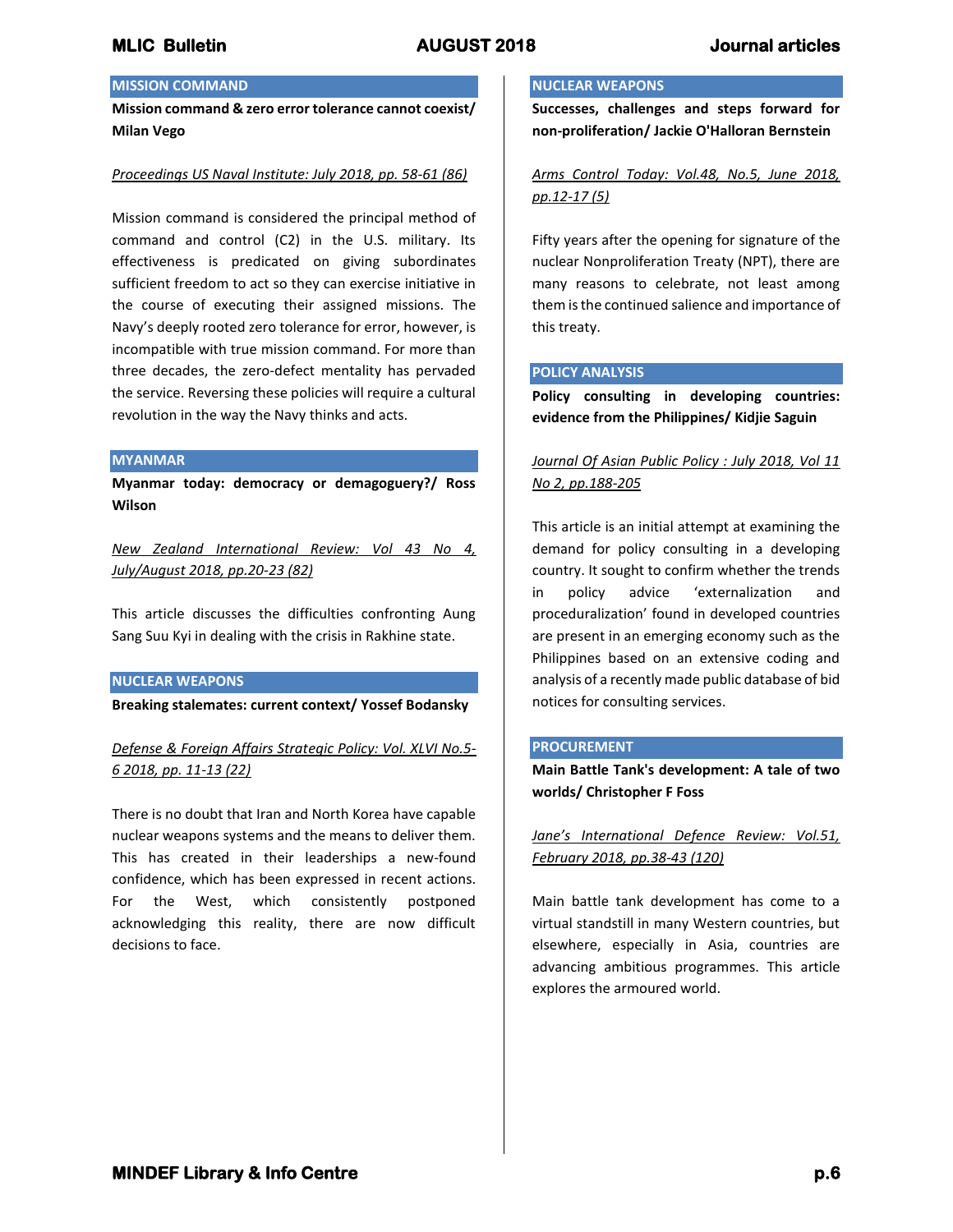# **PROCUREMENT**

**Sea sentinels: Chinese unmanned maritime systems gain traction/ Kelvin Wong**

# *Jane's International Defence Review: Vol.51, February 2018, pp.44-49 (120)*

Although Chinese unmanned aerial vehicles have attracted significant interest in recent years, the country is also advancing the development of its unmanned maritime systems in the surface and underwater domains. This article investigates some of the latest efforts under way.

## **Bridging the gaps: China works to boost combat engineer capabilities/ Christopher F Foss**

# *Jane's International Defence Review: Vol.51, February 2018, pp.36-41 (120)*

China's People's Liberation Army has taken into service significant quantities of new armoured fighting vehicles, artillery systems, and logistics support equipment. However, while some new engineering equipment has been fielded, there are gaps in China's combat engineering capability. This article surveys the current offerings.

## **Eastern armour: the Asian market for military ground vehicles/ Daksh Nakra**

# *IHS Jane's Defence Weekly: Vol.55 Issue 3, 17 January 2018, pp.24-30 (122)*

China, India, and South Korea are among the world's top 10 spenders on military vehicles and are likely to contribute more than USD126 billion to the global market during the next decade. The 10-year forecast for military ground vehicles (MGVs) for the 2017â€"26 period suggests that overall Asian spending will be USD166 billion. This article investigates where the money is being spent

## **SINGAPORE**

**Global threats and regional security/ MILTECH**

*Military Technology: Vol. XLII, Issue 2, 2018, pp.19 (38)*

This article highlights an abridged version of Dr. Ng Eng Hen's speech during IISS Shangri-La Dialogue 2017 Fifth Plenary Session on 4 June 2017.

# **Transformation into a 21st century force/ Robert Czulda**

# *Military Technology: Vol. XLII, Issue 2, 2018, pp.20-23 (38)*

Singapore is a mighty city-state whose armed forces are among one of the most robust and advanced in terms of technology in the world. Currently the Singapore military has been accomplishing its transformation into a 21st century force.

# **Republic of Singapore navy modernisation continues/ Brian Kindamo**

# *Military Technology: Vol. XLII, Issue 2, 2018, pp.52-53 (38)*

A look at why the Republic of Singapore's Navy is a world-class, networked, three-dimensional navy; arguably deploying the most modern warships and submarines in the region.

# **Top brass interview: Major General Mervyn Tan, Chief of Air Force Singapore**

## *Asian Defence Journal: March 2018, pp.7-8 (131)*

In conjunction with its Golden Jubilee, ADJ received an insight from the chief himself, Major General Mervyn Tan on RSAF ongoing transformation programmes.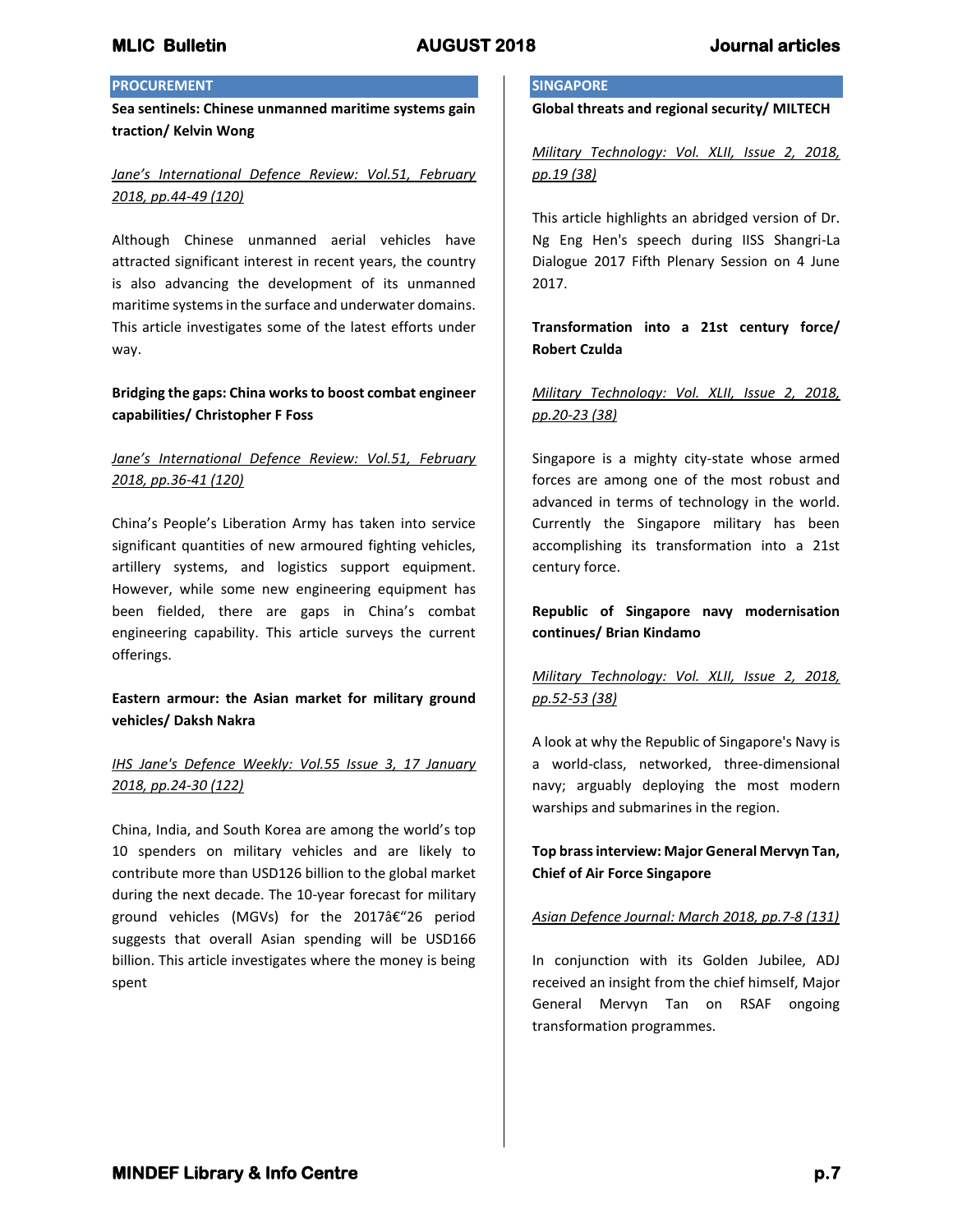## **SOUTH ASIA**

**The role of political exclusion and state capacity in civil conflict in South Asia/ Sambuddha Ghatak**

# *Terrorism and Political Violence: Vol. 30, Nos.1-3, January-June 2018, pp.74-96 (116)*

Extant literature on intrastate conflict independently explores terrorism and civil war. However, both terrorism and civil war are probably parts of a continuum of intrastate conflict with the former at one end and the latter at the other end in terms of intensity. I argue that two factors play important roles in rebels' decisionmaking calculus, namely, the size of their support base and state strength. Terrorism, as a strategy of the weak, is optimal when the rebel groups have little support among their audience and the state is strong. On the other hand, guerrilla warfare is an ideal strategy when such groups have a greater support base and the state is weak. The theoretical argument is tested on a dataset of Myanmar and six countries of South Asia and for 1970–2007.

## **SOUTHEAST ASIA**

**Powering up: Air force modernisation in Southeast Asia/ Jon Grevatt**

# *IHS Jane's Defence Weekly: Vol.55 Issue 4, 24 January 2018, pp.24-30 (122)*

The nature of perceived threats in Southeast Asia is predominately territorial, with China's military rise and its growing ability to press its claims to most of the South China Sea causing concern about the region's future stability. As a result Southeast Asian countries have

## **Malaysia-Thailand strengthen cross-border cooperation/ ADJ**

### *Asian Defence Journal: April 2018, pp.4-7 (131)*

Malaysia and Thailand have agreed to strengthen their cooperation to ensure their common borders is not exploited by violent extremists and terrorists during the 54th Malaysia-Thailand General Border Committee meeting.

## **SPECIAL FORCES**

**Future threat: Special forces seek nextgeneration capability enhancements/ Andrew White**

## *IHS Jane's Defence Weekly: Vol.55 Issue 5, 31 January 2018, pp.28-30 (122)*

After combat operations to drive the selfproclaimed Islamic State (IS) out of Iraq and Syria largely drew to a close during the last quarter of 2017, the international special operations community has quickly turned its attention to what capabilities will be required to win the next fight.

# **Special operations forces inter-operability and doctrine/ Andrew White**

# *Military Technology: Vol. XLII, Issue 6, 2018, pp.110-114 (38)*

In line with the rapid fielding of next-generation technologies by near-peer and high-capability adversaries, this article looks at how the international special operations community continues to work up plans to enhance interoperability levels at national and multinational levels and to update doctrine in order to counter an expanding series of emerging threats.

## **TAIWAN**

**Taiwan's anti-nuclear movement: The making of a militant citizen movement/ Ming-Sho Ho**

## *Journal of Contemporary Asia: Vol.48, No. 3, July 2018, pp.445-464 (107)*

This article examines the significant breakthroughs achieved by Taiwan's anti-nuclear movement following Japan's Fukushima Incident in 2011, as well as the 2014 Sunflower Movement in Taiwan. It argues that a militant citizen movement came into being because a new wave of activism employed non-partisan leadership and demonstrated a willingness to employ disruptive tactics.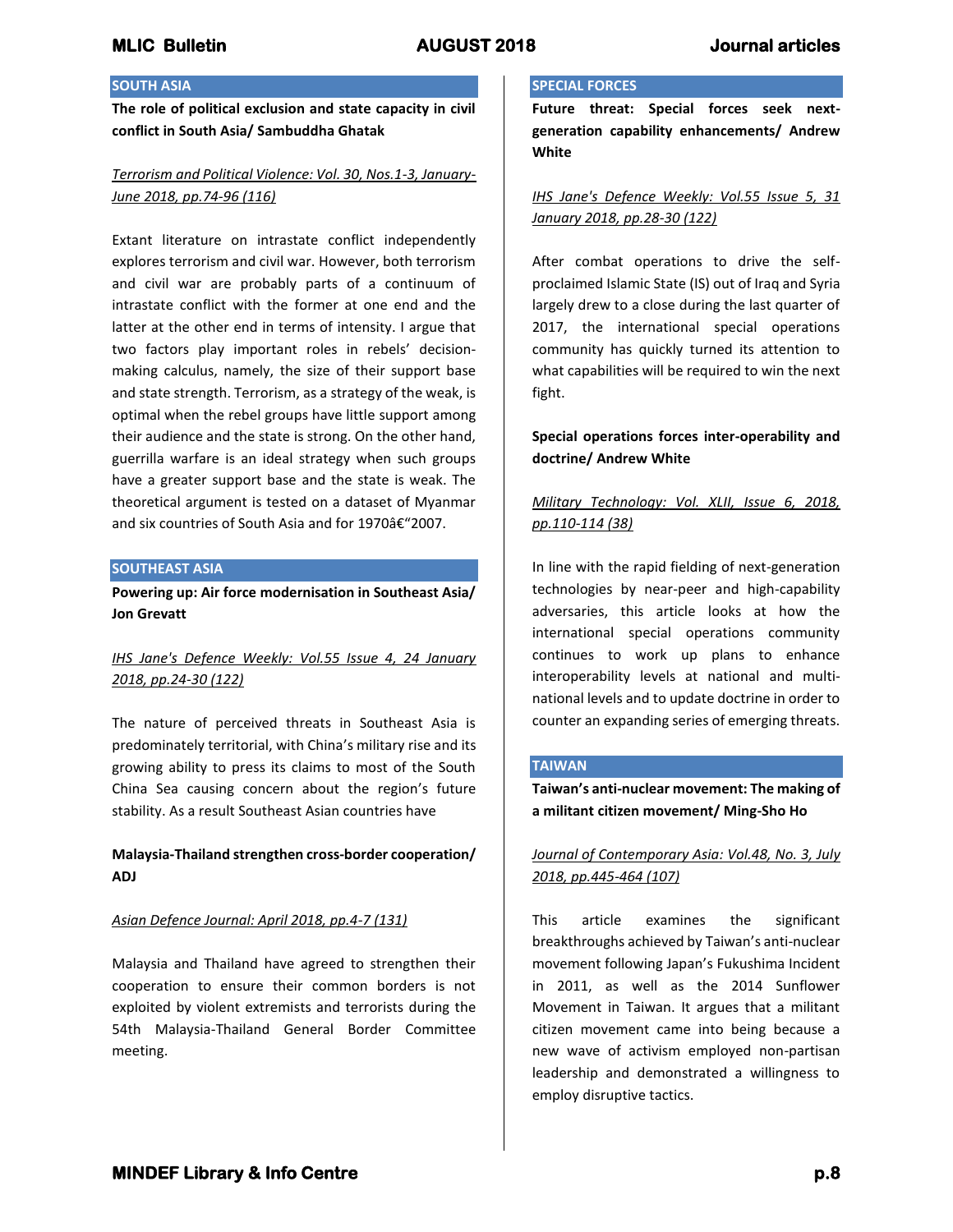### **TERRORISM**

**The proscription or listing of terrorist organisations: understanding, assessment, and international comparisons/ Lee Jarvis, et.al**

# *Terrorism and Political Violence: Vol. 30, Nos.1-3, January-June 2018, pp.199-215 (116)*

This article serves as an introduction to this Special Issue on the banning or proscription of terrorist organisations around the world. It begins by arguing for greater attention to proscription powers because of their contemporary ubiquity, considerable historical lineage, implications for political life, and ambiguous effectiveness. Following an overview of the Issue's questions and ambitions, the article discusses five themes: key moments of continuity and change within proscription regimes around the world; the significance of domestic political and legal contexts and institutions; the value of this power in countering terrorism and beyond; a range of prominent criticisms of proscription, including around civil liberties; and the significance of language and other symbolic practices in the justification and extension of proscription powers. We conclude by sketching the arguments and contributions of the subsequent articles in this Issue.

## **TRAINING**

**Synthetic skies: Assessing the future of aircrew simulation and training/ Pat Host**

# *IHS Jane's Defence Weekly: Vol.55 Issue 6, 7 February 2018, pp.24-30 (122)*

As flight simulation and training technologies push the envelope of what is possible, the Pentagon and US defence industry are working to determine what truly delivers technical innovation and value for money. More in this article.

## **UNITED KINGDOM**

**Third time lucky: The United Kingdom's newest defence strategy review/ Tim Ripley**

*IHS Jane's Defence Weekly: Vol.55 Issue 9, 28 February 2018, pp.20-24 (122)*

In January the British government announced the launch of its third defence review in three years to look again at its future defence strategy and spending priorities. This article examines the possible outcomes.

# **The British Army, 'understanding', and the illusion of control/ Christian Tripodi**

# *The Journal of Strategic Studies : Vol 41 No.5, August 2018, pp. 632-658 (98)*

Over the past decade, Western military doctrines concerned with matters of irregular warfare and counterinsurgency have emphasised the requirement for properly 'understanding' the social, political and cultural environments in which those militaries may operate; the so-called human and socio-political 'terrain'. This has led to a number of advancements and initiatives designed to facilitate the way that militaries may enhance that understanding. One of those initiatives has been the emergence from within the British military of a doctrine – JDP 04 'Understanding' – designed for that purpose. Using that doctrine and other subsequent publications as a template, this article will examine the utility of 'understanding' for those commanders seeking to match military activities with political ends.